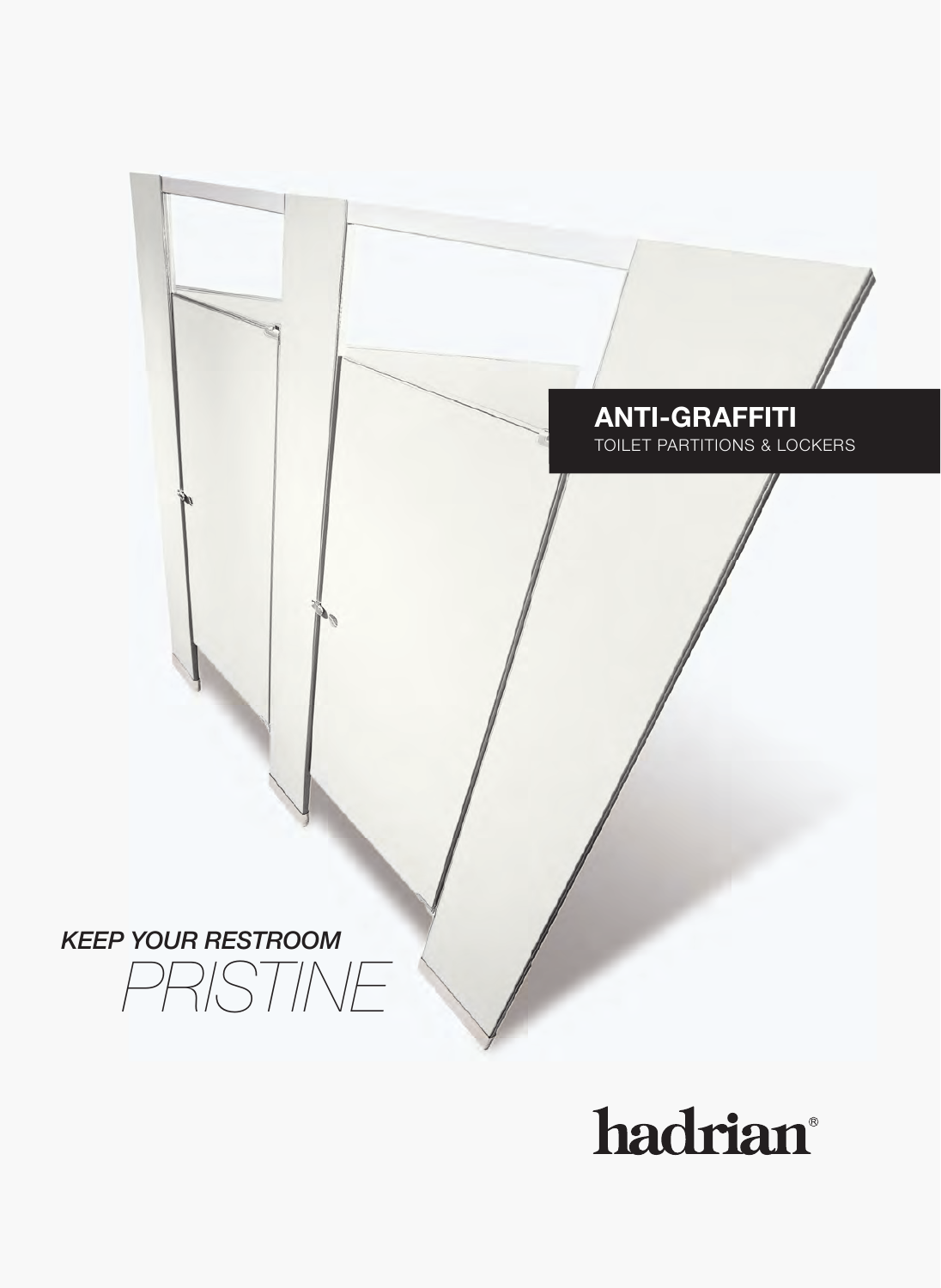## ANTI-GRAFFITI TOILET PARTITIONS & LOCKERS

The privacy of washroom and locker room environments make them ideal targets for graffiti. Protect your investment and keep problem areas pristine with Hadrian's anti-graffiti toilet partitions and lockers.

#### ELIMINATE GRAFFITI

Hadrian's anti-graffiti toilet partitions and lockers allow the use of commercial graffiti removers to completely eliminate graffiti without causing damage to the finish. The powder coating retains its original brilliance and no ghost of the graffiti is left behind!

#### POWDER COATED TOUGH

Hadrian's graffiti solution is not an after-coating that can wear off over time. The graffiti resistant properties are built right in to the durable powder coated finish, ensuring easy maintenance and long lasting effectiveness.

#### ENVIRONMENTALLY FRIENDLY

Hadrian is proud of the fact that its powder coating system is environmentally friendly. There is virtually no waste, energy consumption is low, and there are no solvent emissions.





#### ANTI-GRAFFITI

MARKET COST INDEX: FIRE RATING: RECYCLED CONTENT:

| S                                    |                   |          |
|--------------------------------------|-------------------|----------|
| C (GOOD)                             | <b>B</b> (BETTER) | A (BEST) |
| 36% nost-consumer / 14% pre-consumer |                   |          |

\$\$\$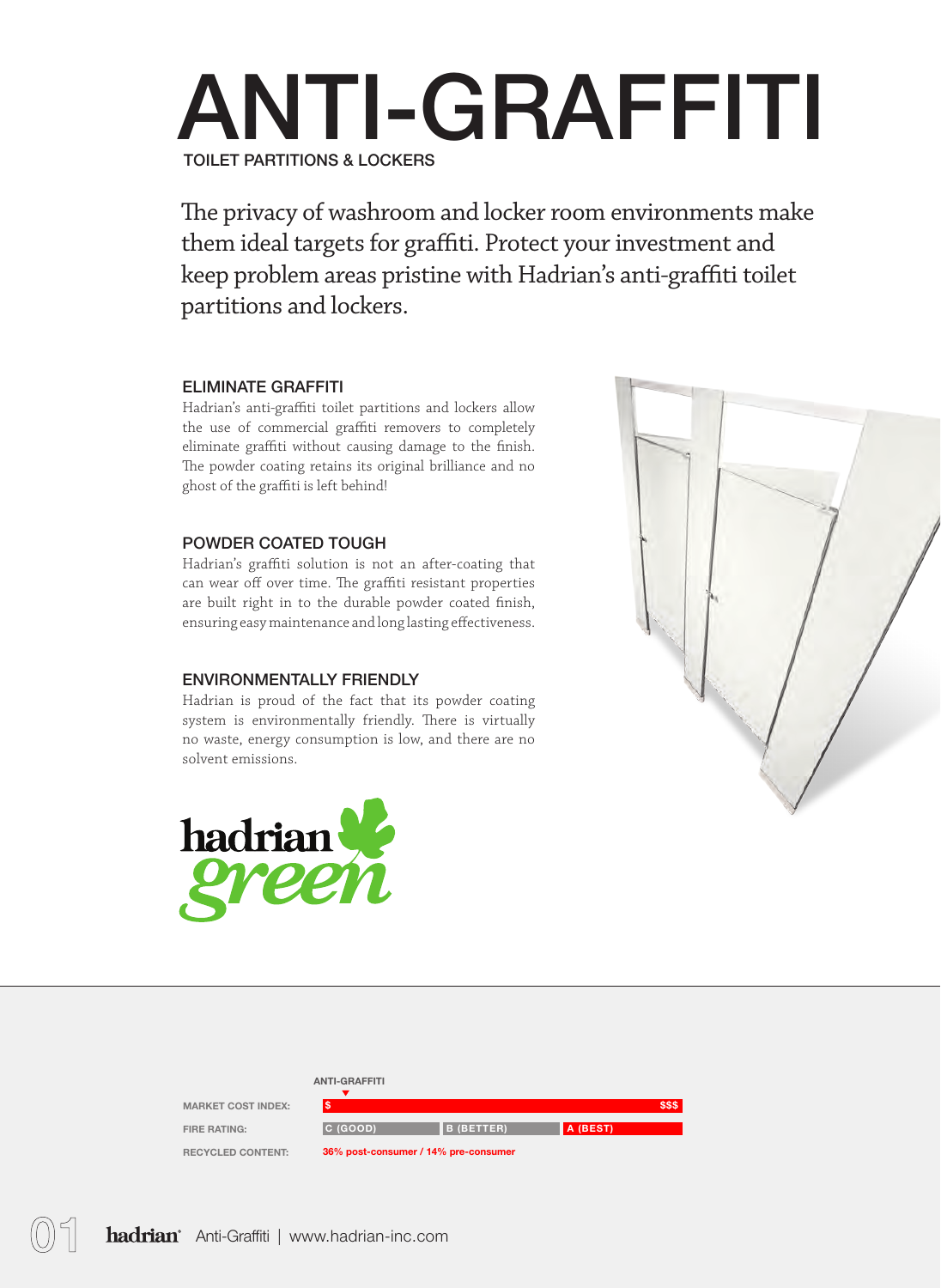#### ENTRY LEVEL COST – FITS EVERY BUDGET

#### MEETS THE SAME ASTM REQUIREMENTS AS PRODUCTS 3X THE PRICE

#### EASILY REMOVE:

Proven ASTM D6578 Graffiti Resistance

- **Permanent Marker**
- **Lipstick**
- Water Based Ink Marker
- Wax Crayon
- Spray Paint



#### **COLORS**

Hadrian's anti-graffiti toilet partitions and lockers are available in four popular neutral colors that complement any décor:

826 Kilim Beige 827 Dover White 828 Dovetail 829 Desert

*Refer to Hadrian's color card for swatches.*



Although Hadrian's anti-graffiti powder coating has been proven to perform exceptionally well, Hadrian cannot guarantee complete removal in all situations due to varying environmental and application conditions. For best results, Hadrian's maintenance procedure should be followed regularly and graffiti should be attended to as soon as possible after application.